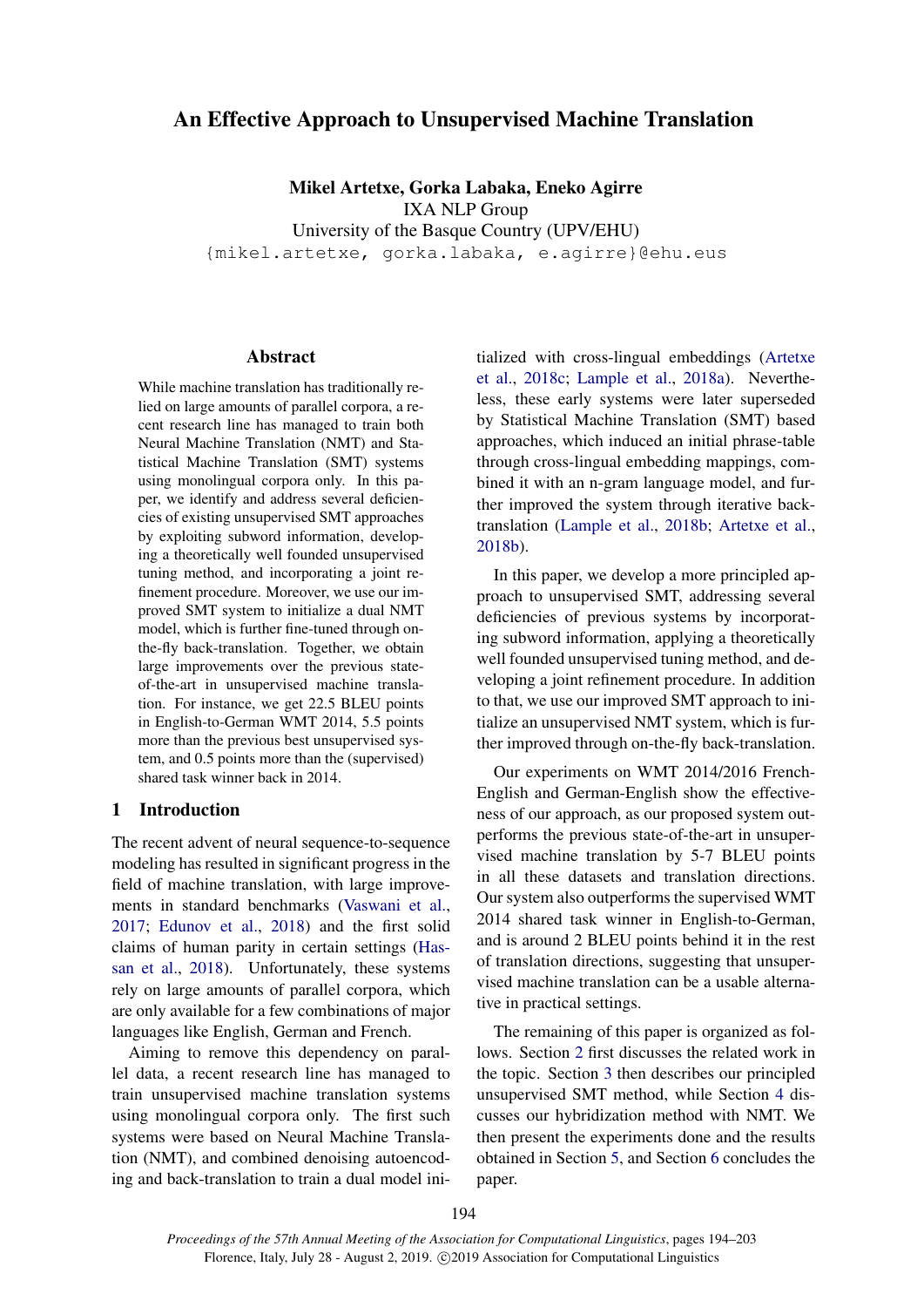#### <span id="page-1-0"></span>2 Related work

Early attempts to build machine translation systems with monolingual corpora go back to statistical decipherment [\(Ravi and Knight,](#page-9-1) [2011;](#page-9-1) [Dou](#page-8-6) [and Knight,](#page-8-6) [2012\)](#page-8-6). These methods see the source language as ciphertext produced by a noisy channel model that first generates the original English text and then probabilistically replaces the words in it. The English generative process is modeled using an n-gram language model, and the channel model parameters are estimated using either expectation maximization or Bayesian inference. This basic approach was later improved by incorporating syntactic knowledge [\(Dou and Knight,](#page-8-7) [2013\)](#page-8-7) and word embeddings [\(Dou et al.,](#page-8-8) [2015\)](#page-8-8). Nevertheless, these methods were only shown to work in limited settings, being most often evaluated in word-level translation.

More recently, the task got a renewed interest after the concurrent work of [Artetxe et al.](#page-8-2) [\(2018c\)](#page-8-2) and [Lample et al.](#page-8-3) [\(2018a\)](#page-8-3) on unsupervised NMT which, for the first time, obtained promising results in standard machine translation benchmarks using monolingual corpora only. Both methods build upon the recent work on unsupervised cross-lingual embedding mappings, which independently train word embeddings in two languages and learn a linear transformation to map them to a shared space through self-learning [\(Artetxe et al.,](#page-8-9) [2017,](#page-8-9) [2018a\)](#page-8-10) or adversarial training [\(Conneau et al.,](#page-8-11) [2018\)](#page-8-11). The resulting crosslingual embeddings are used to initialize a shared encoder for both languages, and the entire system is trained using a combination of denoising autoencoding, back-translation and, in the case of [Lample et al.](#page-8-3) [\(2018a\)](#page-8-3), adversarial training. This method was further improved by [Yang et al.](#page-9-2) [\(2018\)](#page-9-2), who use two language-specific encoders sharing only a subset of their parameters, and incorporate a local and a global generative adversarial network. Concurrent to our work, [Lample and](#page-8-12) [Conneau](#page-8-12) [\(2019\)](#page-8-12) report strong results initializing an unsupervised NMT system with a cross-lingual language model.

Following the initial work on unsupervised NMT, it was argued that the modular architecture of phrase-based SMT was more suitable for this problem, and [Lample et al.](#page-8-4) [\(2018b\)](#page-8-4) and [Artetxe](#page-8-5) [et al.](#page-8-5) [\(2018b\)](#page-8-5) adapted the same principles discussed above to train an unsupervised SMT model, obtaining large improvements over the original

unsupervised NMT systems. More concretely, both approaches learn cross-lingual n-gram embeddings from monolingual corpora based on the mapping method discussed earlier, and use them to induce an initial phrase-table that is combined with an n-gram language model and a distortion model. This initial system is then refined through iterative back-translation [\(Sennrich et al.,](#page-9-3) [2016\)](#page-9-3) which, in the case of [Artetxe et al.](#page-8-5) [\(2018b\)](#page-8-5), is preceded by an unsupervised tuning step. Our work identifies some deficiencies in these previous systems, and proposes a more principled approach to unsupervised SMT that incorporates subword information, uses a theoretically better founded unsupervised tuning method, and applies a joint refinement procedure, outperforming these previous systems by a substantial margin.

Very recently, some authors have tried to combine both SMT and NMT to build hybrid unsupervised machine translation systems. This idea was already explored by [Lample et al.](#page-8-4) [\(2018b\)](#page-8-4), who aided the training of their unsupervised NMT system by combining standard back-translation with synthetic parallel data generated by unsupervised SMT. [Marie and Fujita](#page-9-4) [\(2018\)](#page-9-4) go further and use synthetic parallel data from unsupervised SMT to train a conventional NMT system from scratch. The resulting NMT model is then used to augment the synthetic parallel corpus through backtranslation, and a new NMT model is trained on top of it from scratch, repeating the process iteratively. [Ren et al.](#page-9-5) [\(2019\)](#page-9-5) follow a similar approach, but use SMT as posterior regularization at each iteration. As shown later in our experiments, our proposed NMT hybridization obtains substantially larger absolute gains than all these previous approaches, even if our initial SMT system is stronger and thus more challenging to improve upon.

# <span id="page-1-1"></span>3 Principled unsupervised SMT

Phrase-based SMT is formulated as a log-linear combination of several statistical models: a translation model, a language model, a reordering model and a word/phrase penalty. As such, building an unsupervised SMT system requires learning these different components from monolingual corpora. As it turns out, this is straightforward for most of them: the language model is learned from monolingual corpora by definition; the word and phrase penalties are parameterless; and one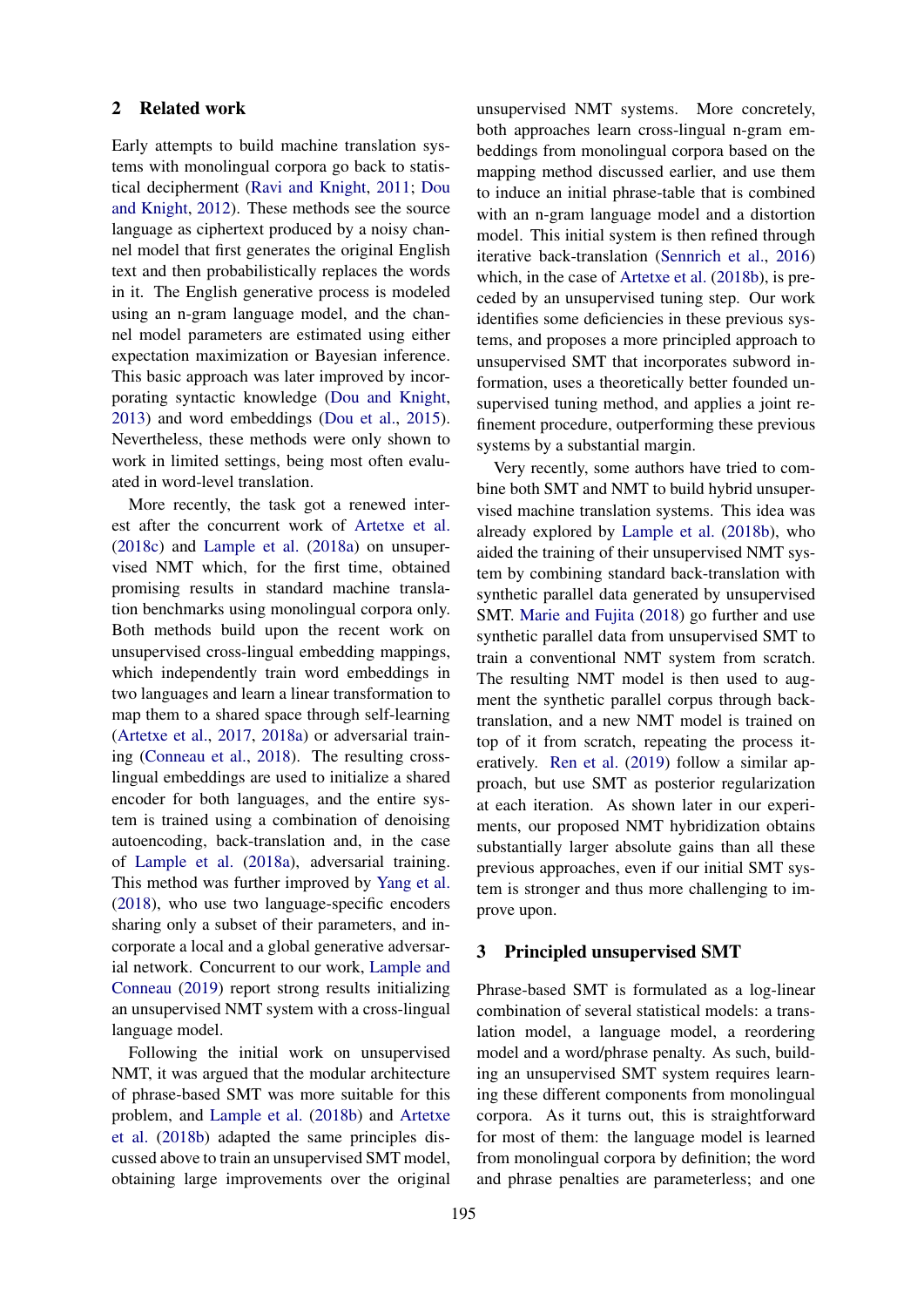can drop the standard lexical reordering model at a small cost and do with the distortion model alone, which is also parameterless. This way, the main challenge left is learning the translation model, that is, building the phrase-table.

Our proposed method starts by building an initial phrase-table through cross-lingual embedding mappings (Section [3.1\)](#page-2-0). This initial phrase-table is then extended by incorporating subword information, addressing one of the main limitations of previous unsupervised SMT systems (Section [3.2\)](#page-2-1). Having done that, we adjust the weights of the underlying log-linear model through a novel unsupervised tuning procedure (Section [3.3\)](#page-2-2). Finally, we further improve the system by jointly refining two models in opposite directions (Section [3.4\)](#page-3-0).

# <span id="page-2-0"></span>3.1 Initial phrase-table

So as to build our initial phrase-table, we follow [Artetxe et al.](#page-8-5) [\(2018b\)](#page-8-5) and learn n-gram embeddings for each language independently, map them to a shared space through self-learning, and use the resulting cross-lingual embeddings to extract and score phrase pairs.

More concretely, we train our n-gram embeddings using *phrase2vec*[1](#page-2-3) , a simple extension of skip-gram that applies the standard negative sampling loss of [Mikolov et al.](#page-9-6) [\(2013\)](#page-9-6) to bigramcontext and trigram-context pairs in addition to the usual word-context pairs. $^{2}$  $^{2}$  $^{2}$  Having done that, we map the embeddings to a cross-lingual space using VecMap[3](#page-2-5) with *identical* initialization [\(Artetxe](#page-8-10) [et al.,](#page-8-10) [2018a\)](#page-8-10), which builds an initial solution by aligning identical words and iteratively improves it through self-learning. Finally, we extract translation candidates by taking the 100 nearestneighbors of each source phrase, and score them by applying the softmax function over their cosine similarities:

$$
\phi(\bar{f}|\bar{e}) = \frac{\exp\left(\cos(\bar{e}, \bar{f})/\tau\right)}{\sum_{\bar{f}'} \exp\left(\cos(\bar{e}, \bar{f}')/\tau\right)}
$$

where the temperature  $\tau$  is estimated using maximum likelihood estimation over a dictionary induced in the reverse direction. In addition to the phrase translation probabilities in both directions, the forward and reverse lexical weightings

are also estimated by aligning each word in the target phrase with the one in the source phrase most likely generating it, and taking the product of their respective translation probabilities. The reader is referred to [Artetxe et al.](#page-8-5) [\(2018b\)](#page-8-5) for more details.

# <span id="page-2-1"></span>3.2 Adding subword information

An inherent limitation of existing unsupervised SMT systems is that words are taken as atomic units, making it impossible to exploit characterlevel information. This is reflected in the known difficulty of these models to translate named entities, as it is very challenging to discriminate among related proper nouns based on distributional information alone, yielding to translation errors like *"Sunday Telegraph"* → *"The Times of London"* [\(Artetxe et al.,](#page-8-5) [2018b\)](#page-8-5).

So as to overcome this issue, we propose to incorporate subword information once the initial alignment is done at the word/phrase level. For that purpose, we add two additional weights to the initial phrase-table that are analogous to the lexical weightings, but use a character-level similarity function instead of word translation probabilities:

score(
$$
\bar{f}|\bar{e}
$$
) =  $\prod_i \max\left(\epsilon, \max_j \text{sim}(\bar{f}_i, \bar{e}_j)\right)$ 

where  $\epsilon = 0.3$  guarantees a minimum similarity score, as we want to favor translation candidates that are similar at the character level without excessively penalizing those that are not. In our case, we use a simple similarity function that normalizes the Levenshtein distance  $lev(\cdot)$  [\(Levenshtein,](#page-9-7) [1966\)](#page-9-7) by the length of the words  $len(\cdot)$ :

$$
sim(f, e) = 1 - \frac{lev(f, e)}{max(len(f), len(e))}
$$

We leave the exploration of more elaborated similarity functions and, in particular, learnable metrics [\(McCallum et al.,](#page-9-8) [2005\)](#page-9-8), for future work.

#### <span id="page-2-2"></span>3.3 Unsupervised tuning

Having trained the underlying statistical models independently, SMT tuning aims to adjust the weights of their resulting log-linear combination to optimize some evaluation metric like BLEU in a parallel validation corpus, which is typically done through Minimum Error Rate Training or MERT [\(Och,](#page-9-9) [2003\)](#page-9-9). Needless to say, this cannot be done in strictly unsupervised settings, but we argue that

<span id="page-2-3"></span><sup>1</sup>[https://github.com/artetxem/](https://github.com/artetxem/phrase2vec) [phrase2vec](https://github.com/artetxem/phrase2vec)

<span id="page-2-4"></span><sup>&</sup>lt;sup>2</sup>So as to keep the model size within a reasonable limit, we restrict the vocabulary to the most frequent 200,000 unigrams, 400,000 bigrams and 400,000 trigrams.

<span id="page-2-5"></span><sup>3</sup><https://github.com/artetxem/vecmap>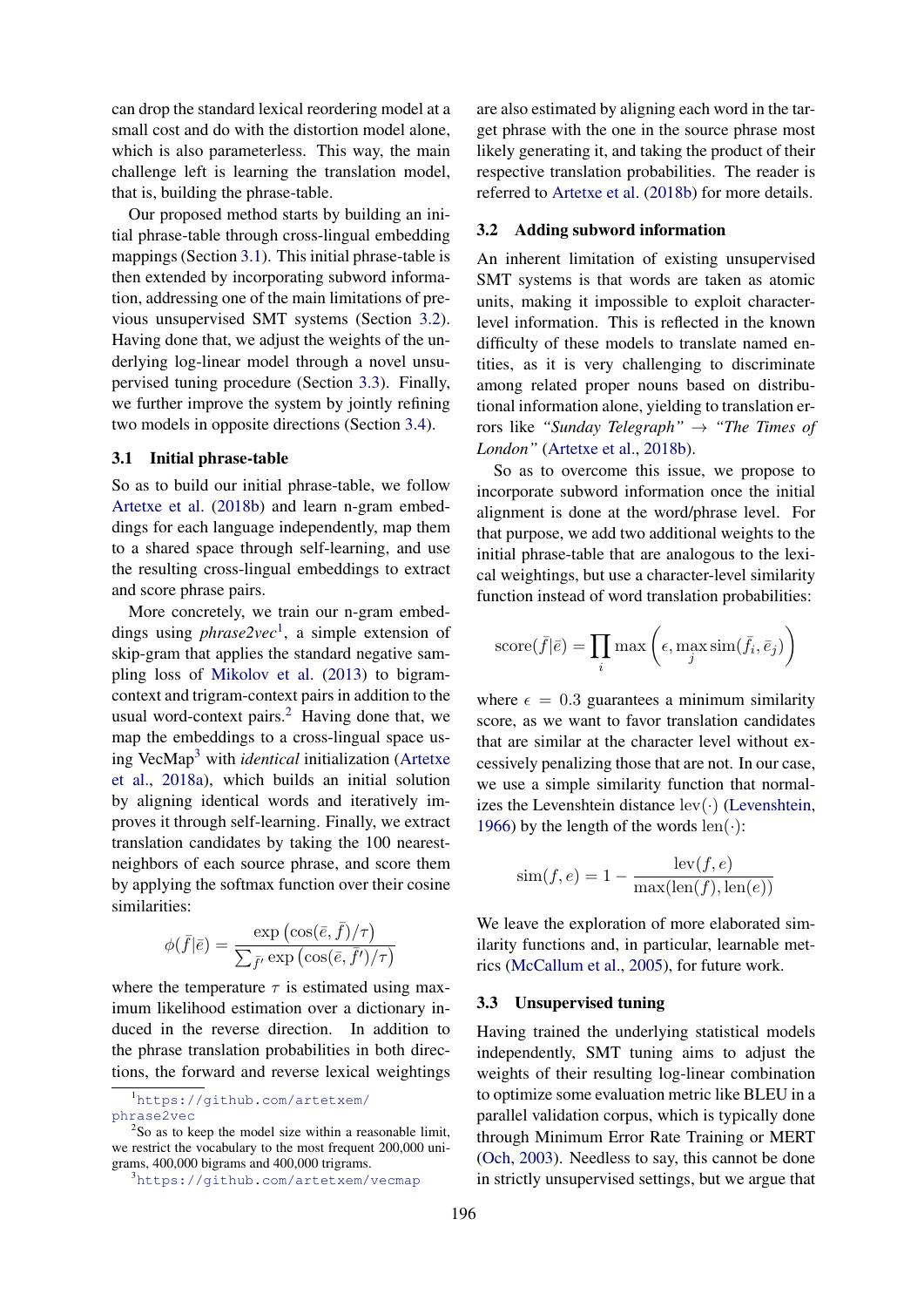it would still be desirable to optimize some unsupervised criterion that is expected to correlate well with test performance. Unfortunately, neither of the existing unsupervised SMT systems do so: [Artetxe et al.](#page-8-5) [\(2018b\)](#page-8-5) use a heuristic that builds two initial models in opposite directions, uses one of them to generates a synthetic parallel corpus through back-translation [\(Sennrich et al.,](#page-9-3) [2016\)](#page-9-3), and applies MERT to tune the model in the reverse direction, iterating until convergence, whereas [Lample et al.](#page-8-4) [\(2018b\)](#page-8-4) do not perform any tuning at all. In what follows, we propose a more principled approach to tuning that defines an unsupervised criterion and an optimization procedure that is guaranteed to converge to a local optimum of it.

Inspired by the previous work on CycleGANs [\(Zhu et al.,](#page-9-10) [2017\)](#page-9-10) and dual learning [\(He et al.,](#page-8-13) [2016\)](#page-8-13), our method takes two initial models in opposite directions, and defines an unsupervised optimization objective that combines a cyclic consistency loss and a language model loss over the two monolingual corpora  $E$  and  $F$ :

$$
L = L_{cycle}(E) + L_{cycle}(F) + L_{lm}(E) + L_{lm}(F)
$$

The cyclic consistency loss captures the intuition that the translation of a translation should be close to the original text. So as to quantify this, we take a monolingual corpus in the source language, translate it to the target language and back to the source language, and compute its BLEU score taking the original text as reference:

$$
L_{cycle}(E) = 1 - BLEU(T_{F \to E}(T_{E \to F}(E)), E)
$$

At the same time, the language model loss captures the intuition that machine translation should produce fluent text in the target language. For that purpose, we estimate the per-word entropy in the target language corpus using an n-gram language model, and penalize higher per-word entropies in machine translated text as follows:<sup>[4](#page-3-1)</sup>

$$
L_{lm}(E) = \text{LP} \cdot \max(0, \text{H}(F) - \text{H}(\text{T}_{E \to F}(E)))^2
$$

where the length penalty  $LP = LP(E) \cdot LP(F)$ penalizes excessively long translations:[5](#page-3-2)

$$
\text{LP}(E) = \max\left(1, \frac{\text{len}(\text{T}_{F \to E}(\text{T}_{E \to F}(E)))}{\text{len}(E)}\right)
$$

So as to minimize the combined loss function, we adapt MERT to jointly optimize the parameters of the two models. In its basic form, MERT approximates the search space for each source sentence through an n-best list, and performs a form of coordinate descent by computing the optimal value for each parameter through an efficient line search method and greedily taking the step that leads to the largest gain. The process is repeated iteratively until convergence, augmenting the n-best list with the updated parameters at each iteration so as to obtain a better approximation of the full search space. Given that our optimization objective combines two translation systems  $T_{F\to E}(T_{E\to F}(E))$ , this would require generating an n-best list for  $T_{E\rightarrow F}(E)$  first and, for each entry on it, generating a new n-best list with  $T_{F\rightarrow E}$ , yielding a combined n-best list with  $N^2$ entries. So as to make it more efficient, we propose an alternating optimization approach where we fix the parameters of one model and optimize the other with standard MERT. Thanks to this, we do not need to expand the search space of the fixed model, so we can do with an n-best list of  $N$  entries alone. Having done that, we fix the parameters of the opposite model and optimize the other, iterating until convergence.

#### <span id="page-3-0"></span>3.4 Joint refinement

Constrained by the lack of parallel corpora, the procedure described so far makes important simplifications that could compromise its potential performance: its phrase-table is somewhat unnatural (e.g. the translation probabilities are estimated from cross-lingual embeddings rather than actual frequency counts) and it lacks a lexical reordering model altogether. So as to overcome this issue, existing unsupervised SMT methods generate a synthetic parallel corpus through back-translation and use it to train a standard SMT system from scratch, iterating until convergence.

<span id="page-3-1"></span><sup>&</sup>lt;sup>4</sup>We initially tried to directly minimize the entropy of the generated text, but this worked poorly in our preliminary experiments on English-Spanish (note that we used this language pair exclusively for development to be faithful to our unsupervised scenario at test time). More concretely, the behavior of the optimization algorithm was very unstable, as it tended to excessively focus on either the cyclic consistency loss or the language model loss at the cost of the other, and we found it very difficult to find the right balance between the two factors.

<span id="page-3-2"></span><sup>&</sup>lt;sup>5</sup>Without this penalization, the system tended to produce unnecessary tokens (e.g. quotes) that looked natural in their context, which served to minimize the per-word perplexity of the output. Minimizing the overall perplexity instead of the per-word perplexity did not solve the problem, as the opposite phenomenon arose (i.e. the system tended to produce excessively short translations).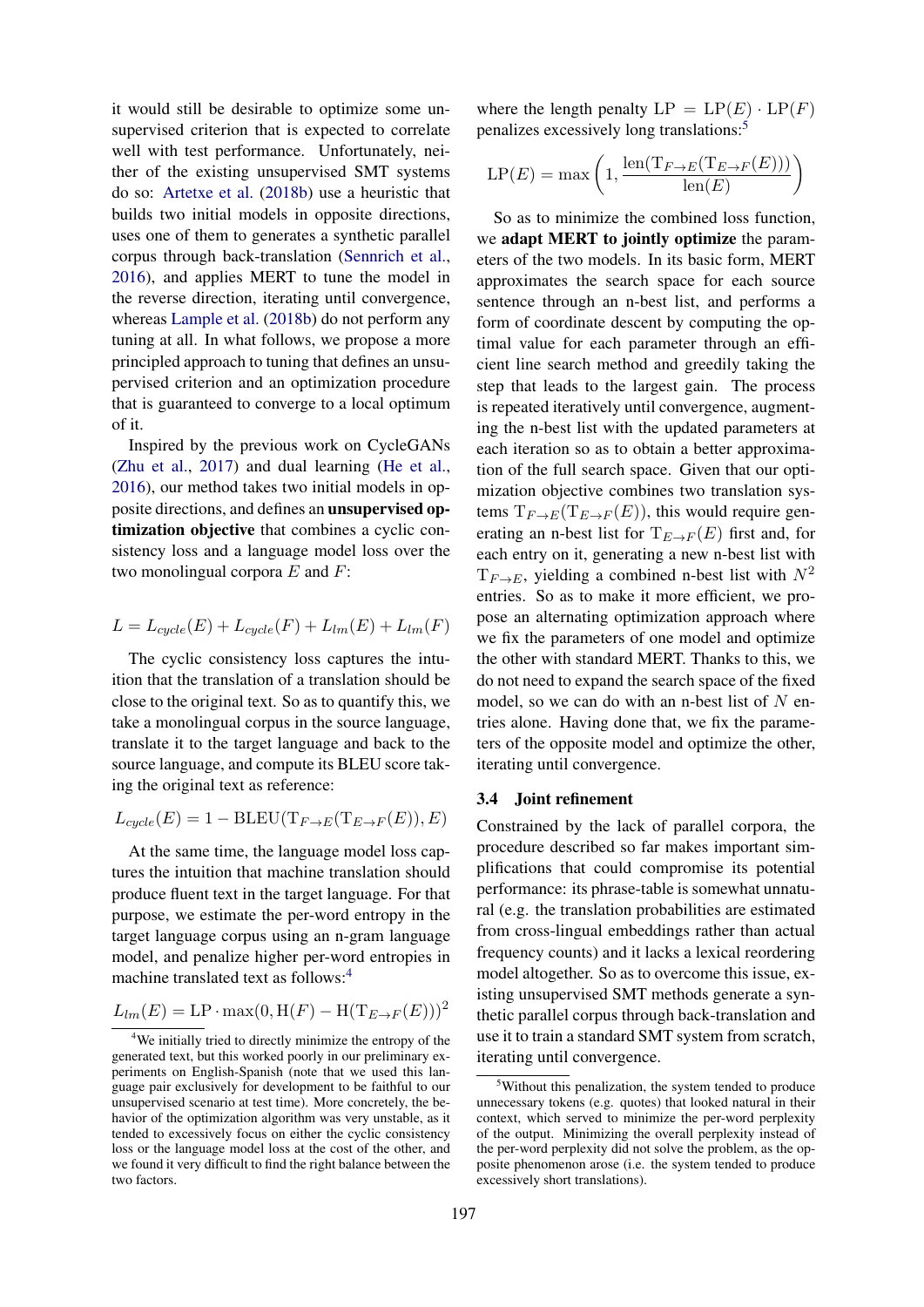An obvious drawback of this approach is that the back-translated side will contain ungrammatical n-grams and other artifacts that will end up in the induced phrase-table. One could argue that this should be innocuous as long as the ungrammatical n-grams are in the source side, as they should never occur in real text and their corresponding entries in the phrase-table should therefore not be used. However, ungrammatical source phrases do ultimately affect the estimation of the backward translation probabilities, including those of grammatical phrases. $6\,$  $6\,$  We argue that, ultimately, the backward probability estimations can only be meaningful when all source phrases are grammatical (so the probabilities of all plausible translations sum to one) and, similarly, the forward probability estimations can only be meaningful when all target phrases are grammatical.

Following the above observation, we propose an alternative approach that jointly refines both translation directions. More concretely, we use the initial systems to build two synthetic corpora in opposite directions.<sup>[7](#page-4-2)</sup> Having done that, we independently extract phrase pairs from each synthetic corpus, and build a phrase-table by taking their intersection. The forward probabilities are estimated in the parallel corpus with the synthetic source side, while the backward probabilities are estimated in the one with the synthetic target side. This does not only guarantee that the probability estimates are meaningful as discussed previously, but it also discards the ungrammatical phrases altogether, as both the source and the target n-grams must have occurred in the original monolingual texts to be present in the resulting phrase-table. This phrase-table is then combined with a lexical reordering model learned on the synthetic parallel corpus in the reverse direction, and we apply the unsupervised tuning method described in Section [3.3](#page-2-2) to adjust the weights of the resulting system. We repeat this process for a total of 3 iterations.<sup>[8](#page-4-3)</sup>

### <span id="page-4-0"></span>4 NMT hybridization

While the rigid and modular design of SMT provides a very suitable framework for unsupervised machine translation, NMT has shown to be a fairly superior paradigm in supervised settings, outperforming SMT by a large margin in standard benchmarks. As such, the choice of SMT over NMT also imposes a hard ceiling on the potential performance of these approaches, as unsupervised SMT systems inherit the very same limitations of their supervised counterparts (e.g. the locality and sparsity problems). For that reason, we argue that SMT provides a more appropriate architecture to find an initial alignment between the languages, but NMT is ultimately a better architecture to model the translation process.

Following this observation, we propose a hybrid approach that uses unsupervised SMT to warm up a dual NMT model trained through iterative backtranslation. More concretely, we first train two SMT systems in opposite directions as described in Section [3,](#page-1-1) and use them to assist the training of another two NMT systems in opposite directions. These NMT systems are trained following an iterative process where, at each iteration, we alternately update the model in each direction by performing a single pass over a synthetic parallel corpus built through back-translation [\(Sennrich et al.,](#page-9-3)  $2016$ .<sup>[9](#page-4-4)</sup> In the first iteration, the synthetic parallel corpus is entirely generated by the SMT system in the opposite direction but, as training progresses and the NMT models get better, we progressively switch to a synthetic parallel corpus generated by the reverse NMT model. More concretely, iteration t uses  $N_{smt} = N \cdot \max(0, 1 - t/a)$  synthetic parallel sentences from the reverse SMT system, where the parameter  $a$  controls the number of transition iterations from SMT to NMT back-translation. The remaining  $N - N<sub>smt</sub>$  sentences are generated by the reverse NMT model. Inspired by [Edunov et al.](#page-8-0) [\(2018\)](#page-8-0), we use greedy decoding for half of them, which produces more fluent and predictable translations, and random sampling for the other half, which produces more varied translations. In our experiments, we use  $N = 1,000,000$  and  $a = 30$ , and perform a total of 60 such iterations. At test time, we use beam search decoding with an ensemble of all check-

<span id="page-4-1"></span><sup>6</sup> For instance, let's say that the target phrase *"dos gatos"* has been aligned 10 times with *"two cats"* and 90 times with *"two cat"*. While the ungrammatical phrase-table entry *two cat- dos gatos* should never be picked, the backward probability estimation of *two cats - dos gatos* is still affected by it (it would be 0.1 instead of 1.0 in this example).

<span id="page-4-2"></span> $7$  For efficiency purposes, we restrict the size of each synthetic parallel corpus to 10 million sentence pairs.

<span id="page-4-3"></span><sup>&</sup>lt;sup>8</sup>For the last iteration, we do not perform any tuning and use default Moses weights instead, which we found to be more robust during development. Note, however, that using unsupervised tuning during the previous steps was still strongly beneficial.

<span id="page-4-4"></span><sup>&</sup>lt;sup>9</sup>Note that we do not train a new model from scratch each time, but continue training the model from the previous iteration.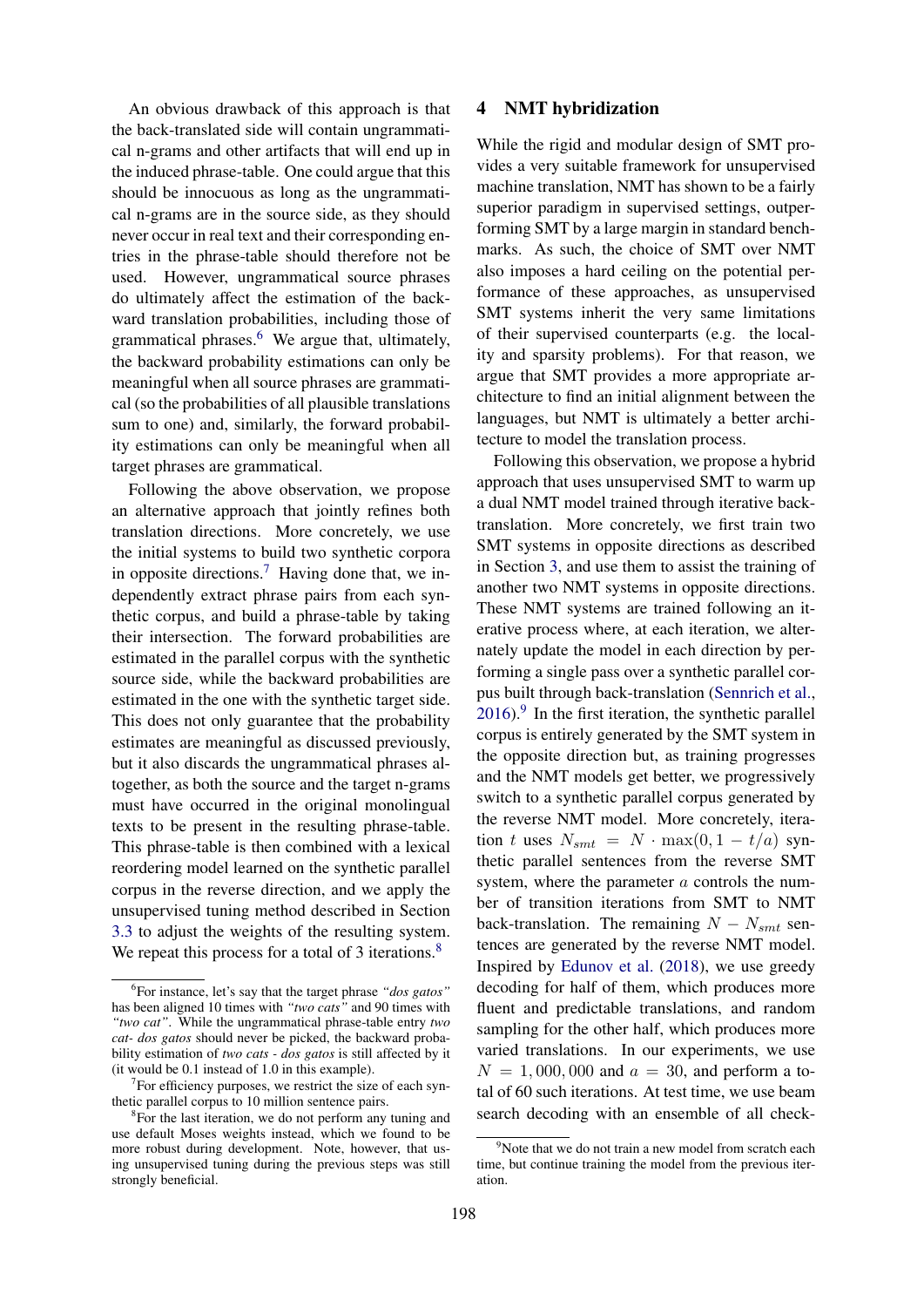<span id="page-5-6"></span>

|                                       |                                                                                                                                    | <b>WMT-14</b>                |                              |                      | <b>WMT-16</b>        |                                      |                                      |
|---------------------------------------|------------------------------------------------------------------------------------------------------------------------------------|------------------------------|------------------------------|----------------------|----------------------|--------------------------------------|--------------------------------------|
|                                       |                                                                                                                                    | fr-en                        | en-fr                        | de-en                | en-de                | de-en                                | en-de                                |
| <b>NMT</b>                            | Artetxe et al. (2018c)<br>Lample et al. (2018a)<br>Yang et al. (2018)                                                              | 15.6<br>14.3<br>15.6         | 15.1<br>15.1<br>17.0         | 10.2                 | 6.6                  | 13.3<br>14.6                         | 9.6<br>10.9                          |
|                                       | Lample et al. (2018b)                                                                                                              | 24.2                         | 25.1                         |                      |                      | 21.0                                 | 17.2                                 |
| SMT                                   | Artetxe et al. (2018b)<br>Lample et al. (2018b)<br>Marie and Fujita (2018)*<br>Proposed system<br>$detok$ . SacreBLEU <sup>*</sup> | 25.9<br>27.2<br>28.4<br>27.9 | 26.2<br>28.1<br>30.1<br>27.8 | 17.4<br>20.1<br>19.7 | 14.1<br>15.8<br>14.7 | 23.1<br>22.9<br>20.2<br>25.4<br>24.8 | 18.2<br>17.9<br>15.5<br>19.7<br>19.4 |
| <b>SMT</b><br>$\ddot{}$<br><b>NMT</b> | Lample et al. (2018b)<br>Marie and Fujita (2018)*<br>Ren et al. (2019)<br>Proposed system<br>$detok$ . SacreBLEU*                  | 27.7<br>28.9<br>33.5<br>33.2 | 27.6<br>29.5<br>36.2<br>33.6 | 20.4<br>27.0<br>26.4 | 17.0<br>22.5<br>21.2 | 25.2<br>26.7<br>26.3<br>34.4<br>33.8 | 20.2<br>20.0<br>21.7<br>26.9<br>26.4 |

Table 1: Results of the proposed method in comparison to previous work (BLEU). Overall best results are in bold, the best ones in each group are underlined.

<sup>∗</sup>Detokenized BLEU equivalent to the official mteval-v13a.pl script. The rest use tokenized BLEU with multi-bleu.perl (or similar).

points from every 10 iterations.

### <span id="page-5-0"></span>5 Experiments and results

In order to make our experiments comparable to previous work, we use the French-English and German-English datasets from the WMT 2014 shared task. More concretely, our training data consists of the concatenation of all News Crawl monolingual corpora from 2007 to 2013, which make a total of 749 million tokens in French, 1,606 millions in German, and 2,109 millions in English, from which we take a random subset of 2,000 sentences for tuning (Section [3.3\)](#page-2-2). Preprocessing is done using standard Moses tools, and involves punctuation normalization, tokenization with aggressive hyphen splitting, and truecasing.

Our SMT implementation is based on Moses<sup>[10](#page-5-1)</sup>, and we use the KenLM [\(Heafield et al.,](#page-8-14) [2013\)](#page-8-14) tool included in it to estimate our 5-gram language model with modified Kneser-Ney smoothing. Our unsupervised tuning implementation is based on Z-MERT [\(Zaidan,](#page-9-11) [2009\)](#page-9-11), and we use FastAlign [\(Dyer et al.,](#page-8-15) [2013\)](#page-8-15) for word alignment within the joint refinement procedure. Finally, we use the big transformer implementation from fairseq $11$  for our NMT system, training with a total batch size of 20,000 tokens across 8 GPUs with the exact same hyperparameters as [Ott et al.](#page-9-12) [\(2018\)](#page-9-12).

We use newstest2014 as our test set for

French-English, and both newstest2014 and newstest2016 (from WMT  $2016^{12}$  $2016^{12}$  $2016^{12}$ ) for German-English. Following common practice, we report tokenized BLEU scores as computed by the multi-bleu.perl script included in Moses. In addition to that, we also report detokenized BLEU scores as computed by SacreBLEU<sup>[13](#page-5-4)</sup> [\(Post,](#page-9-13) [2018\)](#page-9-13), which is equivalent to the official mteval-v13a.pl script.

We next present the results of our proposed system in comparison to previous work in Section [5.1.](#page-5-5) Section [5.2](#page-6-0) then compares the obtained results to those of different supervised systems. Finally, Section [5.3](#page-7-1) presents some translation examples from our system.

#### <span id="page-5-5"></span>5.1 Main results

Table [1](#page-5-6) reports the results of the proposed system in comparison to previous work. As it can be seen, our full system obtains the best published results in all cases, outperforming the previous stateof-the-art by 5-7 BLEU points in all datasets and translation directions.

A substantial part of this improvement comes from our more principled unsupervised SMT ap-

<span id="page-5-1"></span><sup>10</sup><http://www.statmt.org/moses/>

<span id="page-5-2"></span><sup>11</sup><https://github.com/pytorch/fairseq>

<span id="page-5-3"></span><sup>&</sup>lt;sup>12</sup>Note that it is only the test set that is from WMT 2016. All the training data comes from WMT 2014 News Crawl, so it is likely that our results could be further improved by using the more extensive monolingual corpora from WMT 2016.

<span id="page-5-4"></span><sup>13</sup>SacreBLEU signature: BLEU+case.mixed+lang.LANG +numrefs.1+smooth.exp+test.TEST+tok.13a+version.1.2.1 1, with LANG  $\in$  {fr-en, en-fr, de-en, en-de} and TEST  $\in$ {wmt14/full, wmt16}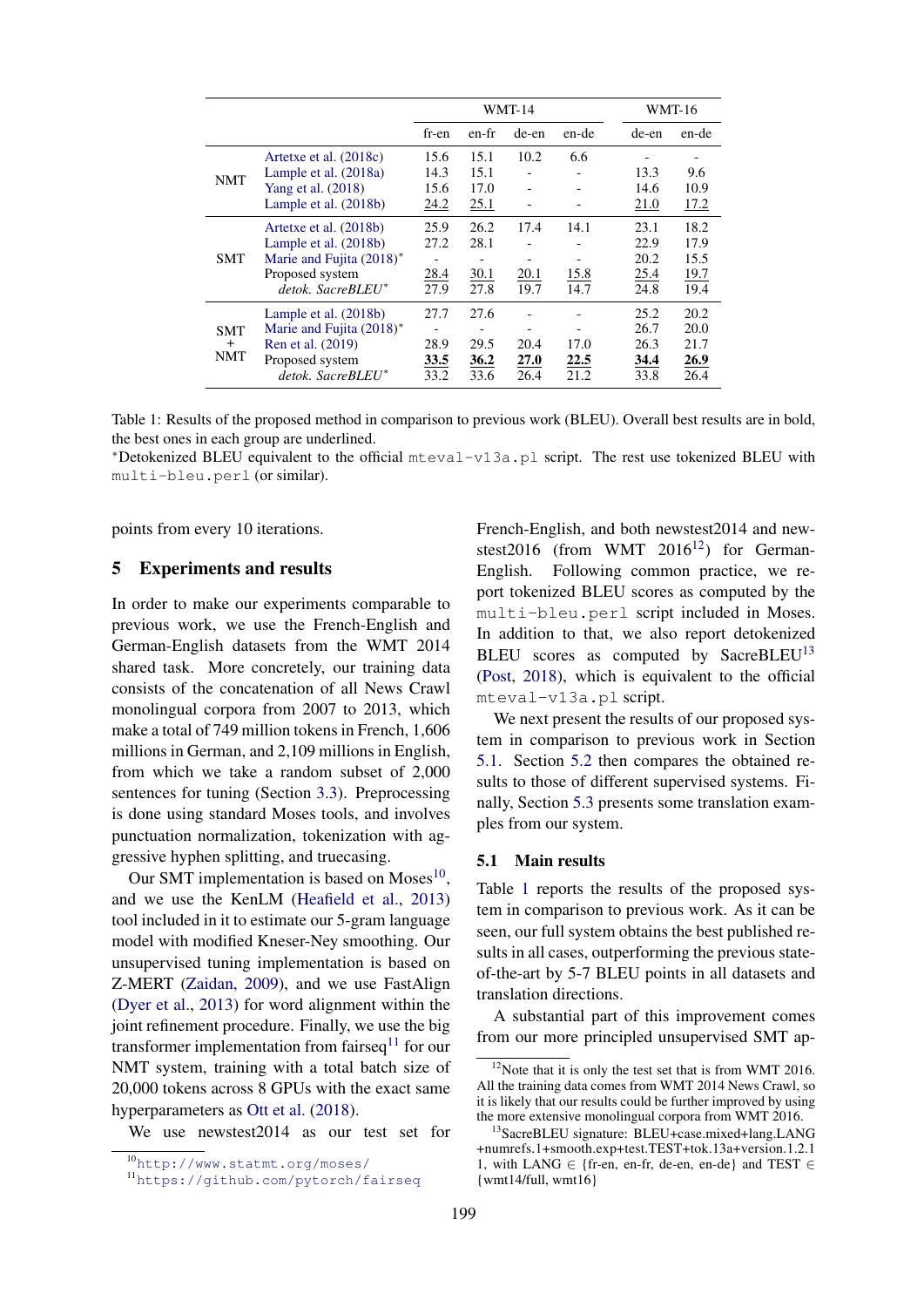<span id="page-6-1"></span>

|                         |                                    |                          | <b>WMT-14</b>         |                       | <b>WMT-16</b>         |
|-------------------------|------------------------------------|--------------------------|-----------------------|-----------------------|-----------------------|
|                         |                                    | fr-en                    | en-fr                 | de-en                 | en-de                 |
| Lample et al. (2018b)   | Initial SMT<br>+ NMT hybrid        | 27.2<br>$27.7(+0.5)$     | 28.1<br>$27.6(-0.5)$  | 22.9<br>$25.2 (+2.3)$ | 17.9<br>$20.2 (+2.3)$ |
| Marie and Fujita (2018) | <b>Initial SMT</b><br>+ NMT hybrid | $\overline{\phantom{0}}$ |                       | 20.2<br>$26.7(+6.5)$  | 15.5<br>$20.0$ (+4.5) |
| Proposed system         | Initial SMT<br>+ NMT hybrid        | 28.4<br>$33.5 (+5.1)$    | 30.1<br>$36.2 (+6.1)$ | 25.4<br>$34.4(+9.0)$  | 19.7<br>$26.9(+7.2)$  |

<span id="page-6-2"></span>Table 2: NMT hybridization results for different unsupervised machine translation systems (BLEU).

|              |                                                            | <b>WMT-14</b> |                      |              |                                  |
|--------------|------------------------------------------------------------|---------------|----------------------|--------------|----------------------------------|
|              |                                                            | fr-en         | en-fr                | de-en        | en-de                            |
| Unsupervised | Proposed system<br>detok. SacreBLEU*                       | 33.5<br>33.2  | 36.2<br>33.6         | 27.0<br>26.4 | 22.5<br>21.2                     |
| Supervised   | WMT best*<br>Vaswani et al. (2017)<br>Edunov et al. (2018) | 35.0          | 35.8<br>41.0<br>45.6 | 29.0         | $20.6^{\dagger}$<br>28.4<br>35.0 |

Table 3: Results of the proposed method in comparison to different supervised systems (BLEU). <sup>∗</sup>Detokenized BLEU equivalent to the official mteval-v13a.pl script. The rest use tokenized BLEU with multi-bleu.perl (or similar).

<sup>†</sup>Results in the original test set from WMT 2014, which slightly differs from the full test set used in all subsequent work. Our proposed system obtains 22.4 BLEU points (21.1 detokenized) in that same subset.

proach, which outperforms all previous SMTbased systems by around 2 BLEU points. Nevertheless, it is the NMT hybridization that brings the largest gains, improving the results of this initial SMT systems by 5-9 BLEU points. As shown in Table [2,](#page-6-1) our absolute gains are considerably larger than those of previous hybridization methods, even if our initial SMT system is substantially better and thus more difficult to improve upon. This way, our initial SMT system is about 4-5 BLEU points above that of [Marie and Fujita](#page-9-4) [\(2018\)](#page-9-4), yet our absolute gain on top of it is around 2.5 BLEU points higher. When compared to [Lam](#page-8-4)[ple et al.](#page-8-4) [\(2018b\)](#page-8-4), we obtain an absolute gain of 5- 6 BLEU points in both French-English directions while they do not get any clear improvement, and we obtain an improvement of 7-9 BLEU points in both German-English directions, in contrast with the 2.3 BLEU points they obtain.

More generally, it is interesting that pure SMT systems perform better than pure NMT systems, yet the best results are obtained by initializing an NMT system with an SMT system. This suggests that the rigid and modular architecture of SMT might be more suitable to find an initial alignment between the languages, but the final system should be ultimately based on NMT for optimal results.

#### <span id="page-6-0"></span>5.2 Comparison with supervised systems

So as to put our results into perspective, Table [3](#page-6-2) reports the results of different supervised systems in the same WMT 2014 test set. More concretely, we include the best results from the shared task itself, which reflect the state-of-the-art in machine translation back in 2014; those of [Vaswani et al.](#page-9-0) [\(2017\)](#page-9-0), who introduced the now predominant transformer architecture; and those of [Edunov et al.](#page-8-0) [\(2018\)](#page-8-0), who apply back-translation at a large scale and, to the best of our knowledge, hold the current best results in the test set.

As it can be seen, our unsupervised system outperforms the WMT 2014 shared task winner in English-to-German, and is around 2 BLEU points behind it in the other translation directions. This shows that unsupervised machine translation is already competitive with the state-of-the-art in supervised machine translation in 2014. While the field of machine translation has undergone great progress in the last 5 years, and the gap between our unsupervised system and the current state-ofthe-art in supervised machine translation is still large as reflected by the other results, this suggests that unsupervised machine translation can be a usable alternative in practical settings.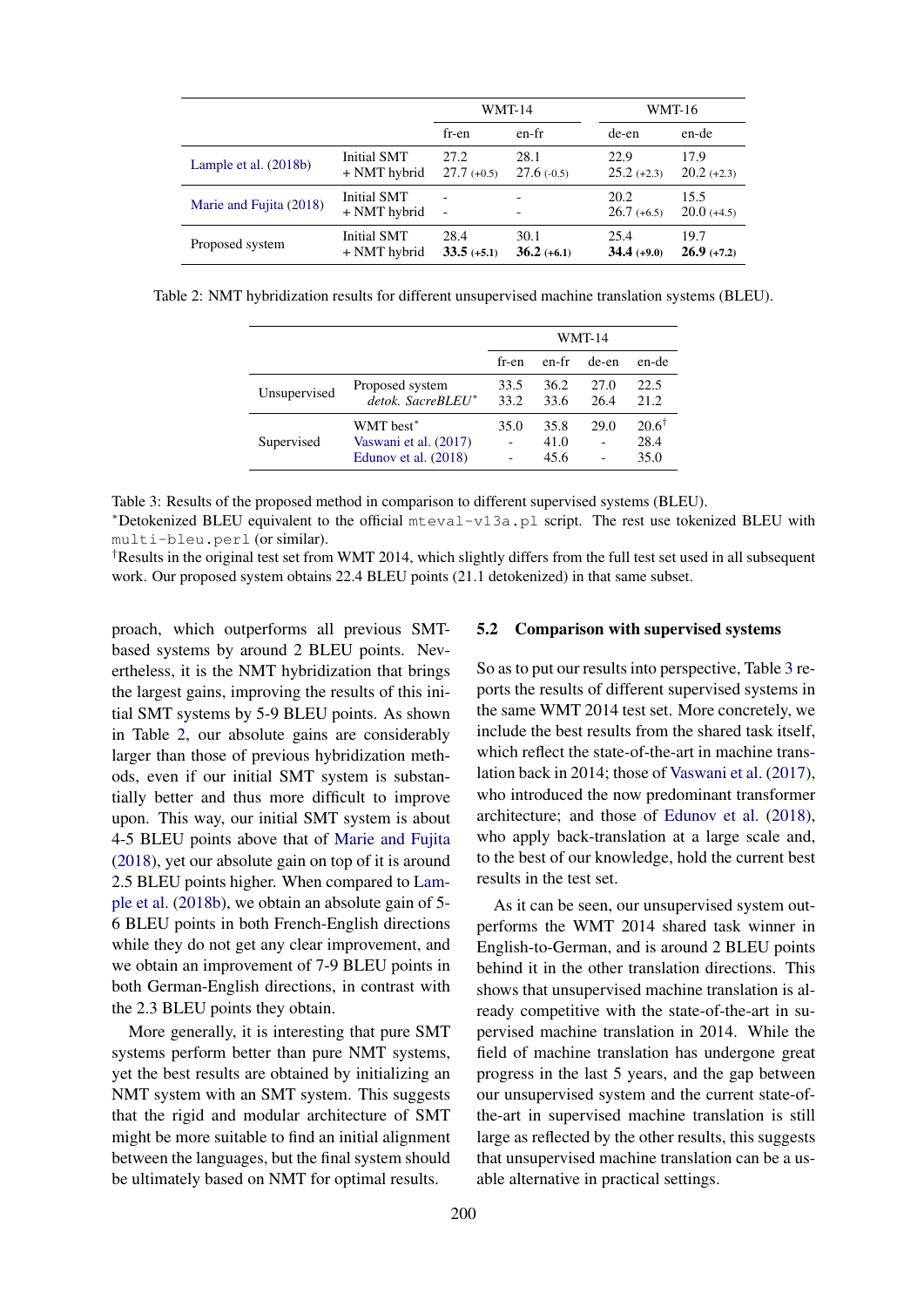<span id="page-7-2"></span>

| Source                                                                                                                                                                                                                                                                                   | <b>Reference</b>                                                                                                                                                                          | Artetxe et al. (2018b)                                                                                                                                                                                                                                   | <b>Proposed system</b>                                                                                                                                                                                                                                          |  |  |
|------------------------------------------------------------------------------------------------------------------------------------------------------------------------------------------------------------------------------------------------------------------------------------------|-------------------------------------------------------------------------------------------------------------------------------------------------------------------------------------------|----------------------------------------------------------------------------------------------------------------------------------------------------------------------------------------------------------------------------------------------------------|-----------------------------------------------------------------------------------------------------------------------------------------------------------------------------------------------------------------------------------------------------------------|--|--|
| D'autres révélations ont fait<br>état de documents divulgués<br>par Snowden selon lesquels<br>la NSA avait intercepté des<br>données et des communica-<br>tions émanant du téléphone<br>portable de la chancelière alle-<br>mande Angela Merkel et de<br>ceux de 34 autres chefs d'État. | Other revelations cited doc-<br>uments leaked by Snow-<br>den that the NSA moni-<br>tored German Chancellor<br>Angela Merkel's cellphone<br>and those of up to 34 other<br>world leaders. | Other disclosures have re-<br>ported documents disclosed<br>by Snowden suggested the<br>NSA.<br>had<br>intercepted<br>communications and data<br>from the mobile phone of<br>German Chancellor Angela<br>Merkel and those of 32<br>other heads of state. | Other<br>revelations<br>have<br>pointed to documents dis-<br>closed by Snowden that<br>the NSA had intercepted<br>data and<br>communications<br>from German<br>emanating<br>Chancellor Angela Merkel's<br>mobile phone and those of<br>34 other heads of state. |  |  |
| La NHTSA n'a pas pu ex-<br>aminer la lettre d'information<br>aux propriétaires en raison de<br>l'arrêt de 16 jours des activités<br>gouvernementales, ce qui a<br>ralenti la croissance des ventes<br>de véhicules en octobre.                                                           | NHTSA could not review<br>the owner notification let-<br>ter due to the 16-day gov-<br>ernment shutdown, which<br>tempered auto sales growth<br>in October.                               | The NHTSA could not con-<br>sider the letter of informa-<br>tion to owners because of<br>halting 16-day government<br>activities, which slowed the<br>growth in vehicle sales in<br>October.                                                             | NHTSA said it could not ex-<br>amine the letter of informa-<br>tion to owners because of the<br>16-day halt in government<br>operations, which slowed ve-<br>hicle sales growth in Octo-<br>ber.                                                                |  |  |
| Le M23 est né d'une mu-<br>2012.<br>tinerie,<br>avril<br>en<br>rebelles.<br>d'anciens<br>essen-<br>tiellement tutsi, intégrés dans<br>l'armée en 2009 après un<br>accord de paix.                                                                                                        | The M23 was born of an<br>April 2012 mutiny by for-<br>mer rebels, principally Tut-<br>sis who were integrated<br>into the army in 2009 fol-<br>lowing a peace agreement.                 | M23 began as a mutiny in<br>April 2012, former rebels,<br>mainly Tutsi integrated into<br>the national army in 2009<br>after a peace deal.                                                                                                               | The M23 was born into a<br>mutiny in April 2012, of for-<br>mer rebels, mostly Tutsi, em-<br>bedded in the army in 2009<br>after a peace deal.                                                                                                                  |  |  |
| Tunks a déclaré au Sun-<br>day Telegraph de Sydney que<br>toute la famille était «extrême-<br>ment préoccupée» du bien-<br>être de sa fille et voulait<br>qu'elle rentre en Australie.                                                                                                   | Tunks told Sydney's Sun-<br>day Telegraph the whole<br>family was "extremely con-<br>cerned" about his daugh-<br>ter's welfare and wanted<br>her back in Australia.                       | Tunks told The Times of<br>London from Sydney that<br>the whole family was "ex-<br>tremely concerned" of the<br>welfare of her daughter and<br>wanted it to go in Australia.                                                                             | Tunks told the Sunday Tele-<br>graph in Sydney that the<br>whole family was "extremely"<br>concerned" about her daugh-<br>ter's well-being and wanted<br>her to go into Australia.                                                                              |  |  |

Table 4: Randomly chosen translation examples from French→English newstest2014 in comparison of those reported by [Artetxe et al.](#page-8-5) [\(2018b\)](#page-8-5).

#### <span id="page-7-1"></span>5.3 Qualitative results

Table [4](#page-7-2) shows some translation examples from our proposed system in comparison to those reported by [Artetxe et al.](#page-8-5) [\(2018b\)](#page-8-5). We choose the exact same sentences reported by [Artetxe et al.](#page-8-5) [\(2018b\)](#page-8-5), which were randomly taken from newstest2014, so they should be representative of the general behavior of both systems.

While not perfect, our proposed system produces generally fluent translations that accurately capture the meaning of the original text. Just in line with our quantitative results, this suggests that unsupervised machine translation can be a usable alternative in practical settings.

Compared to [Artetxe et al.](#page-8-5) [\(2018b\)](#page-8-5), our translations are generally more fluent, which is not surprising given that they are produced by an NMT system rather than an SMT system. In addition to that, the system of [Artetxe et al.](#page-8-5) [\(2018b\)](#page-8-5) has some adequacy issues when translating named entities and numerals (e.g.  $34 \rightarrow 32$ , *Sunday Telegraph*  $\rightarrow$ *The Times of London*), which we do not observe for our proposed system in these examples.

## <span id="page-7-0"></span>6 Conclusions and future work

In this paper, we identify several deficiencies in previous unsupervised SMT systems, and propose a more principled approach that addresses them by incorporating subword information, using a theoretically well founded unsupervised tuning method, and developing a joint refinement procedure. In addition to that, we use our improved SMT approach to initialize a dual NMT model that is further improved through on-the-fly backtranslation. Our experiments show the effectiveness of our approach, as we improve the previous state-of-the-art in unsupervised machine translation by 5-7 BLEU points in French-English and German-English WMT 2014 and 2016. Our code is available as an open source project at [https:](https://github.com/artetxem/monoses) [//github.com/artetxem/monoses](https://github.com/artetxem/monoses).

In the future, we would like to explore learnable similarity functions like the one proposed by [\(McCallum et al.,](#page-9-8) [2005\)](#page-9-8) to compute the characterlevel scores in our initial phrase-table. In addition to that, we would like to incorporate a language modeling loss during NMT training similar to [He](#page-8-13)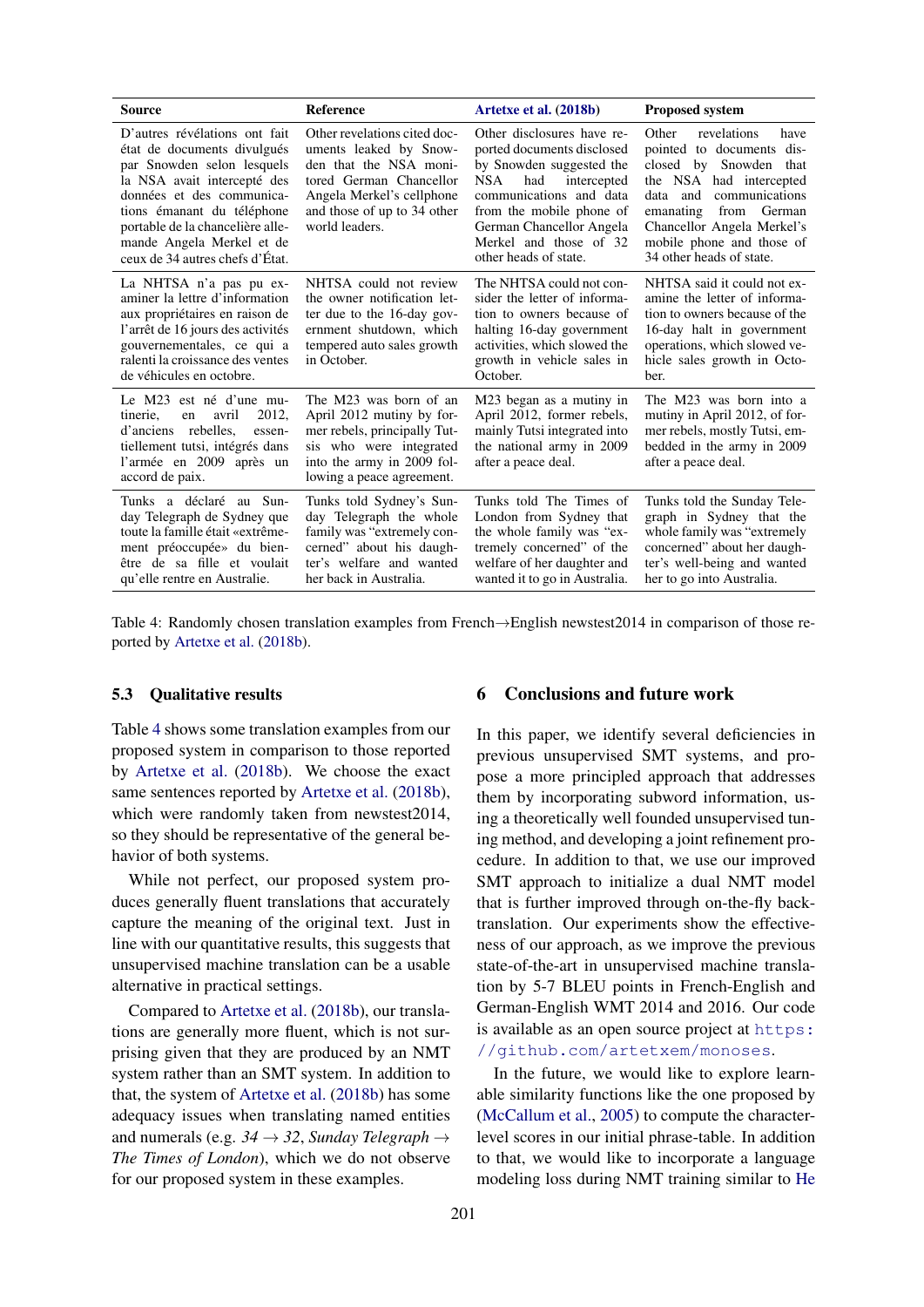[et al.](#page-8-13) [\(2016\)](#page-8-13). Finally, we would like to adapt our approach to more relaxed scenarios with multiple languages and/or small parallel corpora.

### Acknowledgments

This research was partially supported by the Spanish MINECO (UnsupNMT TIN2017-91692- EXP and DOMINO PGC2018-102041-B-I00, cofunded by EU FEDER), the BigKnowledge project (BBVA foundation grant 2018), the UPV/EHU (excellence research group), and the NVIDIA GPU grant program. Mikel Artetxe was supported by a doctoral grant from the Spanish MECD.

### **References**

- <span id="page-8-9"></span>Mikel Artetxe, Gorka Labaka, and Eneko Agirre. 2017. [Learning bilingual word embeddings with \(almost\)](http://aclweb.org/anthology/P17-1042) [no bilingual data.](http://aclweb.org/anthology/P17-1042) In *Proceedings of the 55th Annual Meeting of the Association for Computational Linguistics (Volume 1: Long Papers)*, pages 451–462, Vancouver, Canada. Association for Computational Linguistics.
- <span id="page-8-10"></span>Mikel Artetxe, Gorka Labaka, and Eneko Agirre. 2018a. [A robust self-learning method for fully un](http://aclweb.org/anthology/P18-1073)[supervised cross-lingual mappings of word embed](http://aclweb.org/anthology/P18-1073)[dings.](http://aclweb.org/anthology/P18-1073) In *Proceedings of the 56th Annual Meeting of the Association for Computational Linguistics (Volume 1: Long Papers)*, pages 789–798. Association for Computational Linguistics.
- <span id="page-8-5"></span>Mikel Artetxe, Gorka Labaka, and Eneko Agirre. 2018b. [Unsupervised statistical machine transla](http://www.aclweb.org/anthology/D18-1399)[tion.](http://www.aclweb.org/anthology/D18-1399) In *Proceedings of the 2018 Conference on Empirical Methods in Natural Language Processing*, pages 3632–3642, Brussels, Belgium. Association for Computational Linguistics.
- <span id="page-8-2"></span>Mikel Artetxe, Gorka Labaka, Eneko Agirre, and Kyunghyun Cho. 2018c. [Unsupervised neural ma](https://openreview.net/pdf?id=Sy2ogebAW)[chine translation.](https://openreview.net/pdf?id=Sy2ogebAW) In *Proceedings of the 6th International Conference on Learning Representations (ICLR 2018)*.
- <span id="page-8-11"></span>Alexis Conneau, Guillaume Lample, Marc'Aurelio Ranzato, Ludovic Denoyer, and Hervé Jégou. 2018. [Word translation without parallel data.](https://openreview.net/pdf?id=H196sainb) In *Proceedings of the 6th International Conference on Learning Representations (ICLR 2018)*.
- <span id="page-8-6"></span>Qing Dou and Kevin Knight. 2012. [Large scale deci](http://www.aclweb.org/anthology/D12-1025)[pherment for out-of-domain machine translation.](http://www.aclweb.org/anthology/D12-1025) In *Proceedings of the 2012 Joint Conference on Empirical Methods in Natural Language Processing and Computational Natural Language Learning*, pages 266–275, Jeju Island, Korea. Association for Computational Linguistics.
- <span id="page-8-7"></span>Qing Dou and Kevin Knight. 2013. [Dependency-based](http://www.aclweb.org/anthology/D13-1173) [decipherment for resource-limited machine transla](http://www.aclweb.org/anthology/D13-1173)[tion.](http://www.aclweb.org/anthology/D13-1173) In *Proceedings of the 2013 Conference on Empirical Methods in Natural Language Processing*, pages 1668–1676, Seattle, Washington, USA. Association for Computational Linguistics.
- <span id="page-8-8"></span>Qing Dou, Ashish Vaswani, Kevin Knight, and Chris Dyer. 2015. [Unifying bayesian inference and vector](http://www.aclweb.org/anthology/P15-1081) [space models for improved decipherment.](http://www.aclweb.org/anthology/P15-1081) In *Proceedings of the 53rd Annual Meeting of the Association for Computational Linguistics and the 7th International Joint Conference on Natural Language Processing (Volume 1: Long Papers)*, pages 836– 845, Beijing, China. Association for Computational Linguistics.
- <span id="page-8-15"></span>Chris Dyer, Victor Chahuneau, and Noah A. Smith. 2013. [A simple, fast, and effective reparameteriza](http://www.aclweb.org/anthology/N13-1073)[tion of ibm model 2.](http://www.aclweb.org/anthology/N13-1073) In *Proceedings of the 2013 Conference of the North American Chapter of the Association for Computational Linguistics: Human Language Technologies*, pages 644–648, Atlanta, Georgia. Association for Computational Linguistics.
- <span id="page-8-0"></span>Sergey Edunov, Myle Ott, Michael Auli, and David Grangier. 2018. [Understanding back-translation at](http://www.aclweb.org/anthology/D18-1045) [scale.](http://www.aclweb.org/anthology/D18-1045) In *Proceedings of the 2018 Conference on Empirical Methods in Natural Language Processing*, pages 489–500, Brussels, Belgium. Association for Computational Linguistics.
- <span id="page-8-1"></span>Hany Hassan, Anthony Aue, Chang Chen, Vishal Chowdhary, Jonathan Clark, Christian Federmann, Xuedong Huang, Marcin Junczys-Dowmunt, William Lewis, Mu Li, et al. 2018. Achieving human parity on automatic chinese to english news translation. *arXiv preprint arXiv:1803.05567*.
- <span id="page-8-13"></span>Di He, Yingce Xia, Tao Qin, Liwei Wang, Nenghai Yu, Tie-Yan Liu, and Wei-Ying Ma. 2016. [Dual learn](http://papers.nips.cc/paper/6469-dual-learning-for-machine-translation.pdf)[ing for machine translation.](http://papers.nips.cc/paper/6469-dual-learning-for-machine-translation.pdf) In *Advances in Neural Information Processing Systems 29*, pages 820–828.
- <span id="page-8-14"></span>Kenneth Heafield, Ivan Pouzyrevsky, Jonathan H. Clark, and Philipp Koehn. 2013. [Scalable modified](http://www.aclweb.org/anthology/P13-2121) [kneser-ney language model estimation.](http://www.aclweb.org/anthology/P13-2121) In *Proceedings of the 51st Annual Meeting of the Association for Computational Linguistics (Volume 2: Short Papers)*, pages 690–696, Sofia, Bulgaria. Association for Computational Linguistics.
- <span id="page-8-12"></span>Guillaume Lample and Alexis Conneau. 2019. Crosslingual language model pretraining. *arXiv preprint arXiv:1901.07291*.
- <span id="page-8-3"></span>Guillaume Lample, Alexis Conneau, Ludovic Denoyer, and Marc'Aurelio Ranzato. 2018a. [Un](https://openreview.net/pdf?id=rkYTTf-AZ)[supervised machine translation using monolingual](https://openreview.net/pdf?id=rkYTTf-AZ) [corpora only.](https://openreview.net/pdf?id=rkYTTf-AZ) In *Proceedings of the 6th International Conference on Learning Representations (ICLR 2018)*.
- <span id="page-8-4"></span>Guillaume Lample, Myle Ott, Alexis Conneau, Ludovic Denoyer, and Marc'Aurelio Ranzato. 2018b.